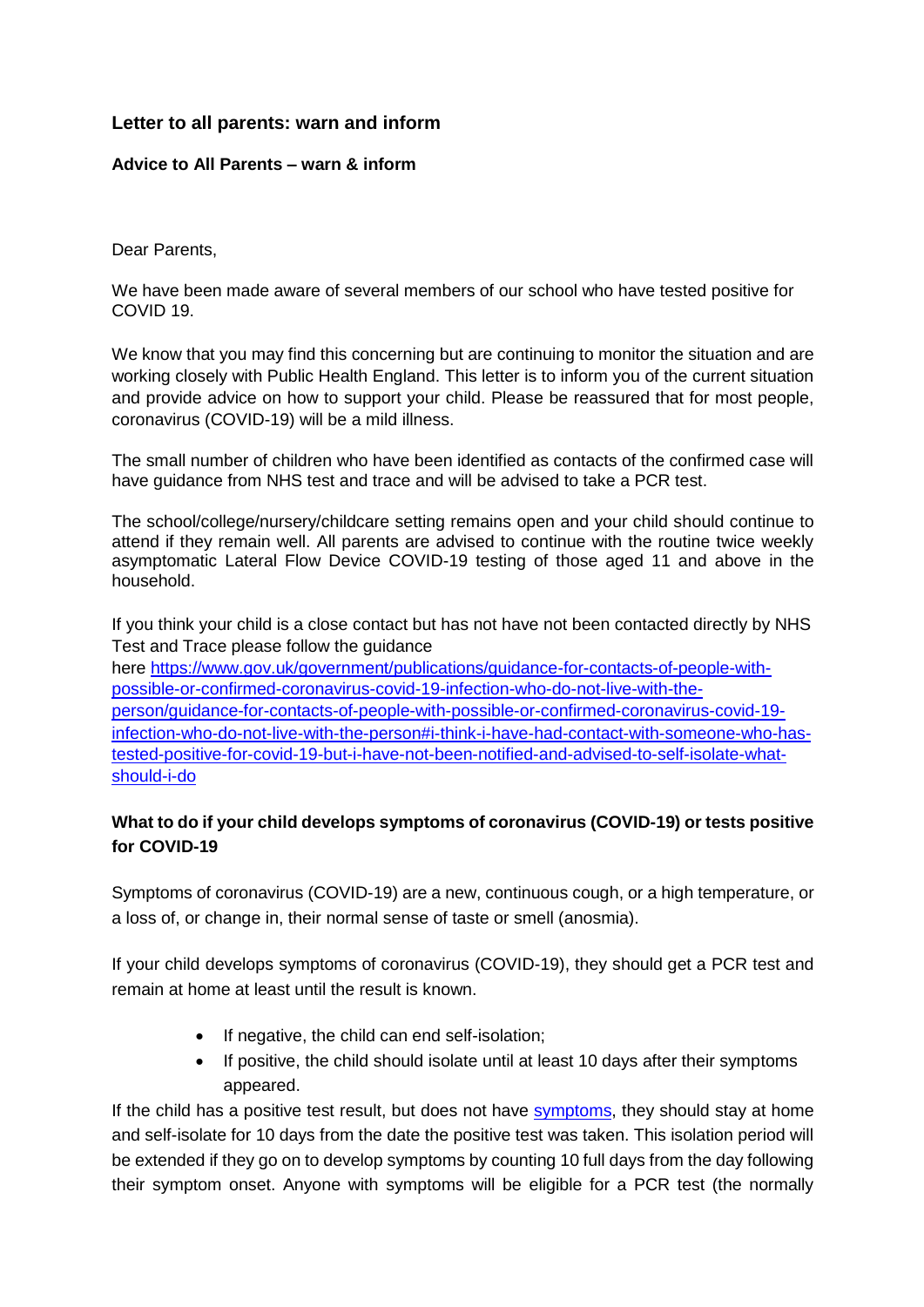available test type) and this can be arranged via<https://www.gov.uk/get-coronavirus-test> or by calling 119.

# **Instructions for people who live in the same household as someone with COVID-19 (tested positive or symptomatic awaiting a test result)**

From 16 August, [you will not be required to self-isolate if you are a contact of someone who](https://www.gov.uk/government/publications/covid-19-stay-at-home-guidance/stay-at-home-guidance-for-households-with-possible-coronavirus-covid-19-infection#exempt)  [has tested positive for COVID-19](https://www.gov.uk/government/publications/covid-19-stay-at-home-guidance/stay-at-home-guidance-for-households-with-possible-coronavirus-covid-19-infection#exempt) and any of the following apply:

- vou are fully vaccinated
- you are below the age of 18 years 6 months
- you have taken part in or are currently part of an approved COVID-19 vaccine trial
- you are not able to get vaccinated for medical reasons

Fully vaccinated means that you have been vaccinated with an MHRA approved COVID-19 vaccine in the UK, and at least 14 days have passed since you received the recommended doses of that vaccine.

NHS Test and Trace will contact you to let you know that you have been identified as a contact and check whether you are legally required to self-isolate. If you are not legally required to self-isolate, you will be provided with advice on testing and given guidance on preventing the spread of COVID-19. Even if you do not have symptoms, you will be advised to have a PCR [test as soon as possible.](https://www.gov.uk/government/publications/covid-19-stay-at-home-guidance/stay-at-home-guidance-for-households-with-possible-coronavirus-covid-19-infection#PCR)

**Any member of the household who is aged 18 years and 6 months or over and has only received one dose of COVID-19 vaccine or has not received any dose of the COVID-19 vaccination will still be required to self-isolate as a household contact of a someone with COVID-19 symptoms awaiting testing and someone who has tested positive for COVID-19.** Please read the [stay at home guidance](https://www.gov.uk/government/publications/covid-19-stay-at-home-guidance) which provides information on this.

Household members who are not exempt from isolation as close contacts should not go to work, school or public areas, and exercise should be taken within the home. If you require help with buying groceries, other shopping or picking up medication, or walking a dog, you should ask friends or family. Alternatively, you can order your shopping online and medication by phone or online. Household members staying at home for 10 days will greatly reduce the overall amount of infection the household could pass on to others in the community.

You could be fined if you do not self-isolate following a notification by NHS Test and Trace. You may be entitled to a one-off payment of £500 through the NHS Test and Trace Support [Payment scheme](https://www.gov.uk/government/publications/test-and-trace-support-payment-scheme-claiming-financial-support/claiming-financial-support-under-the-test-and-trace-support-payment-scheme) if you are required to stay at home and self-isolate or you are the parent or guardian of a child who has been told to self-isolate.

Those who are [clinically extremely vulnerable](https://www.gov.uk/government/publications/guidance-on-shielding-and-protecting-extremely-vulnerable-persons-from-covid-19/guidance-on-shielding-and-protecting-extremely-vulnerable-persons-from-covid-19) should be supported to minimise their contact with other people in the household during this period, regardless of whether others have symptoms or not.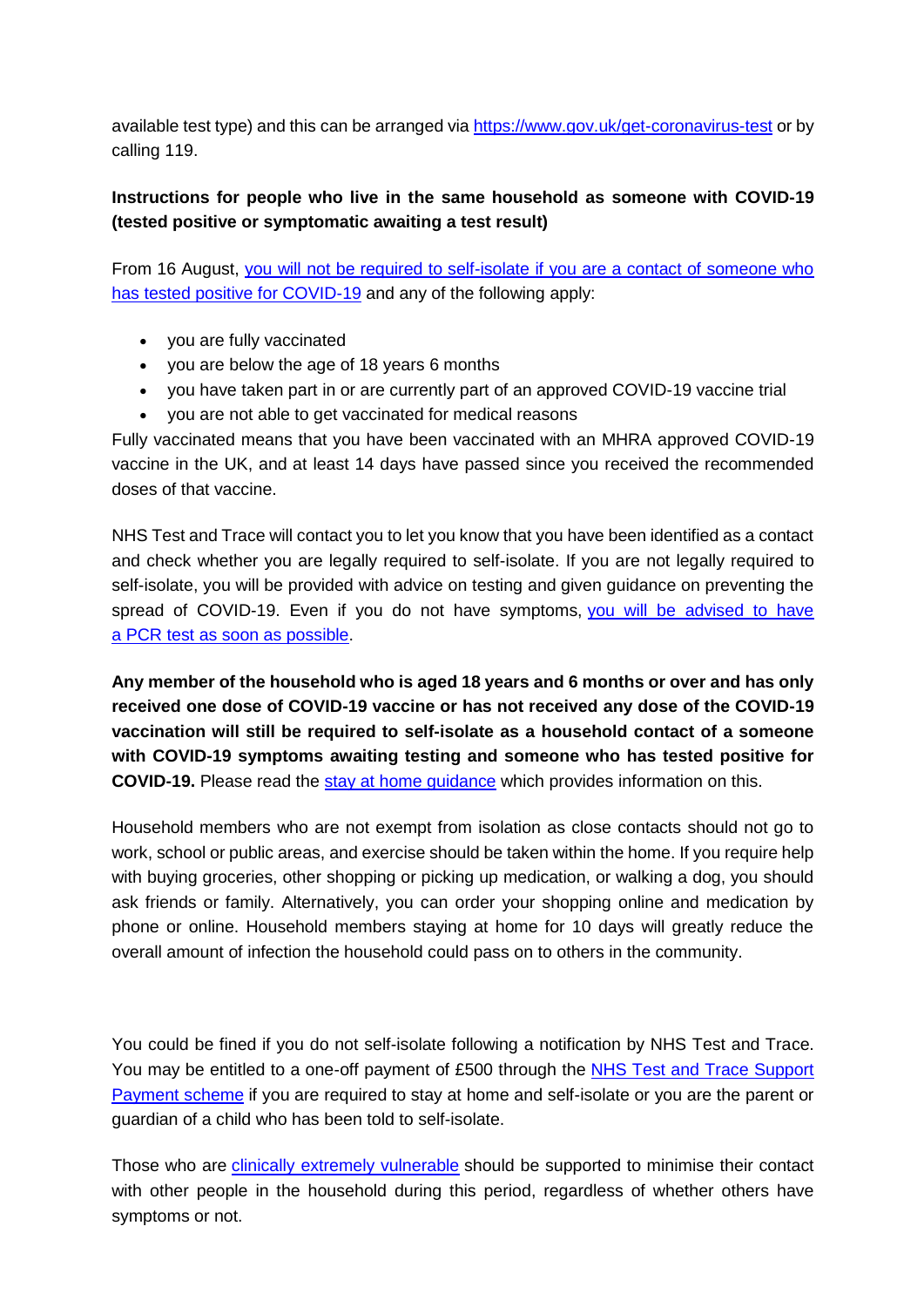### **Instructions for household contacts who are not required to self-isolate from 16 August**

Even if you are vaccinated, you can still be infected with COVID-19 and pass it on to others. If you are identified as a contact of someone with COVID-19 but you are not required to selfisolate, you can help protect others by following the [guidance on how to stay safe and help](https://www.gov.uk/guidance/covid-19-coronavirus-restrictions-what-you-can-and-cannot-do#keeping-yourself-and-others-safe)  [prevent the spread.](https://www.gov.uk/guidance/covid-19-coronavirus-restrictions-what-you-can-and-cannot-do#keeping-yourself-and-others-safe) As well as getting a PCR test, you may also consider:

- limiting close contact with other people outside your household, especially in enclosed spaces
- wearing a face covering in enclosed spaces and where you are unable to maintain social distancing
- limiting contact with anyone who is clinically extremely vulnerable
- taking part in [regular](https://www.gov.uk/order-coronavirus-rapid-lateral-flow-tests) LFD testing

You should follow this advice while the person in your household with COVID-19 is selfisolating.

If you are a health or social care worker who has been identified as a household contact and are exempt from self-isolation, there is [additional guidance available](https://www.gov.uk/government/publications/covid-19-management-of-exposed-healthcare-workers-and-patients-in-hospital-settings/covid-19-management-of-exposed-healthcare-workers-and-patients-in-hospital-settings) that you should follow to reduce the risk of spread of COVID-19 in these settings.

If you develop [symptoms](https://www.gov.uk/government/publications/covid-19-stay-at-home-guidance/stay-at-home-guidance-for-households-with-possible-coronavirus-covid-19-infection#symptoms) at any time, even if these are mild, self-isolate immediately, arrange [to have a COVID-19](https://www.gov.uk/get-coronavirus-test) PCR test and follow the [guidance for people with COVID-19 symptoms.](https://www.gov.uk/government/publications/covid-19-stay-at-home-guidance/stay-at-home-guidance-for-households-with-possible-coronavirus-covid-19-infection#SymptomsPositiveTest)

### **For most people, coronavirus (COVID-19) will be a mild illness.**

If your child does develop symptoms, you can seek advice from the nhs.uk website at [https://www.nhs.uk/conditions/coronavirus-covid-19/check-if-you-have-coronavirus](https://www.nhs.uk/conditions/coronavirus-covid-19/check-if-you-have-coronavirus-symptoms/)[symptoms/.](https://www.nhs.uk/conditions/coronavirus-covid-19/check-if-you-have-coronavirus-symptoms/) If you are concerned about your child's symptoms, or they are worsening you can seek advice from NHS 111 at<https://111.nhs.uk/> or by phoning 111.

# **How to stop coronavirus (COVID-19) spreading**

There are things you can do to help reduce the risk of you and anyone you live with getting ill with coronavirus (COVID-19):

- get vaccinated everyone aged 18 and over can book COVID-19 vaccination [appointments](https://www.nhs.uk/conditions/coronavirus-covid-19/coronavirus-vaccination/book-coronavirus-vaccination/) now
- wash your hands with soap and water or use hand sanitiser regularly throughout the day
- cover your mouth and nose with a tissue or your sleeve (not your hands) when you cough or sneeze
- put used tissues in the bin immediately and wash your hands afterwards
- meet people outside and avoid crowded areas
- open doors and windows to let in fresh air if meeting people inside